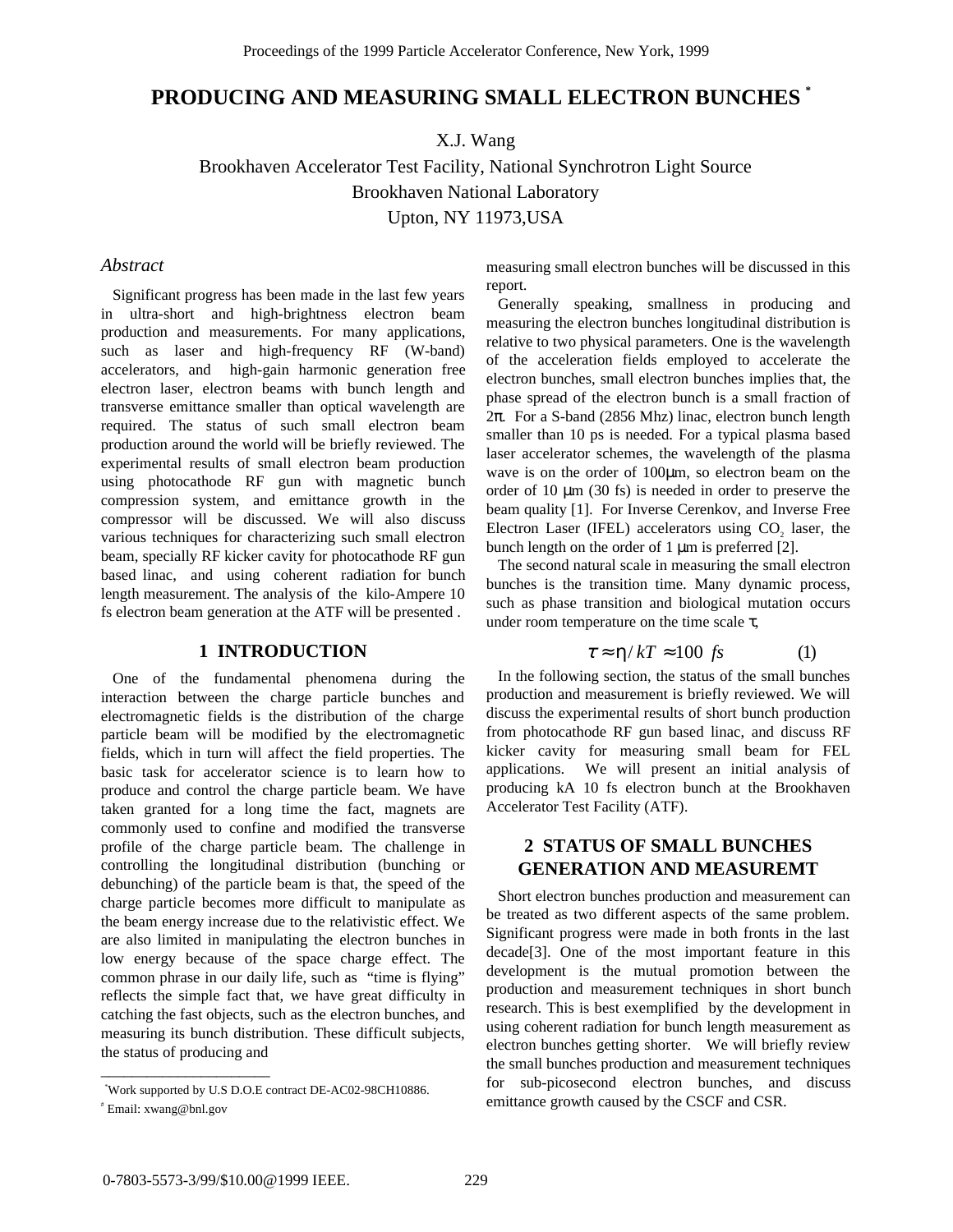#### *2.1 Short Bunches Production*

The shorter electron bunches can be produced in many ways, conceptually it can be classify into three categories and their combination. The three commonly used techniques in producing small electron bunches are:

 *Direct production:* Using photocathode RF gun [4], plasma bases laser accelerator techniques(LILAC) [5-6], electron bunch from pico-second to femto-second can be produced directly. The primary issue in direct production in high brightness short electron bunches is the space charge effect, which varies as 1/γ3. To produce subpicosecond short electron bunches directly with reasonable charge  $(>10^7$  electrons) require high acceleration gradient to minimise the space charge effect. The coupling between the longitudinal and transverse space also plays critical role in direct producing subpicosecond electron bunches due to the divergence of the electron beam.

 *Selection:*Taking advantage of electron beam longitudinal position dependency on the transverse position (dispersion), short bunches as part of a long electron bunch can be selected. This ideas was implemented at the BNL ATF to generate sub-picosecond slice beam, and to study the photocathode RF gun emittance compensation process[7]. Another example is the femto-second X-ray production at ALS [8], where small portion of the electron beam was first energy modulated by a femto-seconds laser, and energy modulated electron beam was selected in the dispersion region to produce femto-second X-ray.

 *Compression:* For low energy electron beam, both ballistic[9] and  $\alpha$ -magnet[10] compressions were used to produce sub-picosecond electron bunches. In ballistic compression, faster (higher energy) electrons trail the slower electron, so both ends of the electron bunches move toward the centre of the bunch, which could be used to counter balance the bunch lengthening by space charge effect.

To overcome space charge effects, the most popular scheme to produce small electron bunches is magnetic compressor at higher energy. It takes advantage of the relativistic effect  $\Delta v/v = (1/\gamma^2) \Delta p/p$ . Magnetic compressor is designed in such way that, the electrons path length inside the compressor is proportional to their energy. Electrons locate at the head of the bunch posses higher energy, travel longer path and falling behind. While electrons at tail catch up since they travel in shorter distance. So magnetic compressor must consist two parts. The electron bunches must be first energy modulated to produce the desired energy distribution, and energy modulated electron bunch is compressed when it passes through the magnetic system.

 A typical chicane magnetic compressor consists of four equal strength dipole magnets. Using transport notation, the bunch length compression property is described by  $R_{56}$ [11],

$$
R_{56} = \int \left(\frac{1}{\gamma^2} - \frac{D(s)}{R}\right) ds \approx -\int \frac{D(s)}{R} ds
$$

$$
= 2\theta_B^{2} (\Delta L + \frac{2}{3} L_B)
$$
(2)

Where  $\theta_{\rm B}$  is the bending angle of the dipole magnets, and  $\Delta L$  is the separation between the magnets, and  $L<sub>p</sub>$  is the path length of the dipole magnet. The major advantage of 4-magnet chicane compressor is that, due to the symmetry of the arrangement, all higher order geometric effects are cancelled. The minimum bunch length produced by the compressor is determined by the ratio of the initial energy spread to the amplitude of the energy modulation.

 Using a BNL ATF photocathode RF gun injection system and chicane magnetic compressor, University of Tokyo has successfully compressed a 13 ps, 250 pC charge electron bunch to less than 240 fs (FWHM)  $[12]$ (Fig.1).

 Non-linear and wake field in the chicane magnet compressor were extensively studied [13], the second order chromatic bunch lengthening is proportional to the first order term  $R_{56}$ , this limits on the correlated energy spread, and hence the final bunch length.



Figure 1: 250pC charge electron bunch is compressed to less than 240 fs after 370 fs streak camera resolution is considered.

 Preserve the beam emittance is critical in any bunch compressor. Two energy independent effects could significantly increase the electron bunch transverse emittance for small electron bunches. One is so called Centrifugal Space Charge Force (CSCF), which is short range and caused by the curved trajectory of the electron bunches. The emittance growth by CSCF is [14],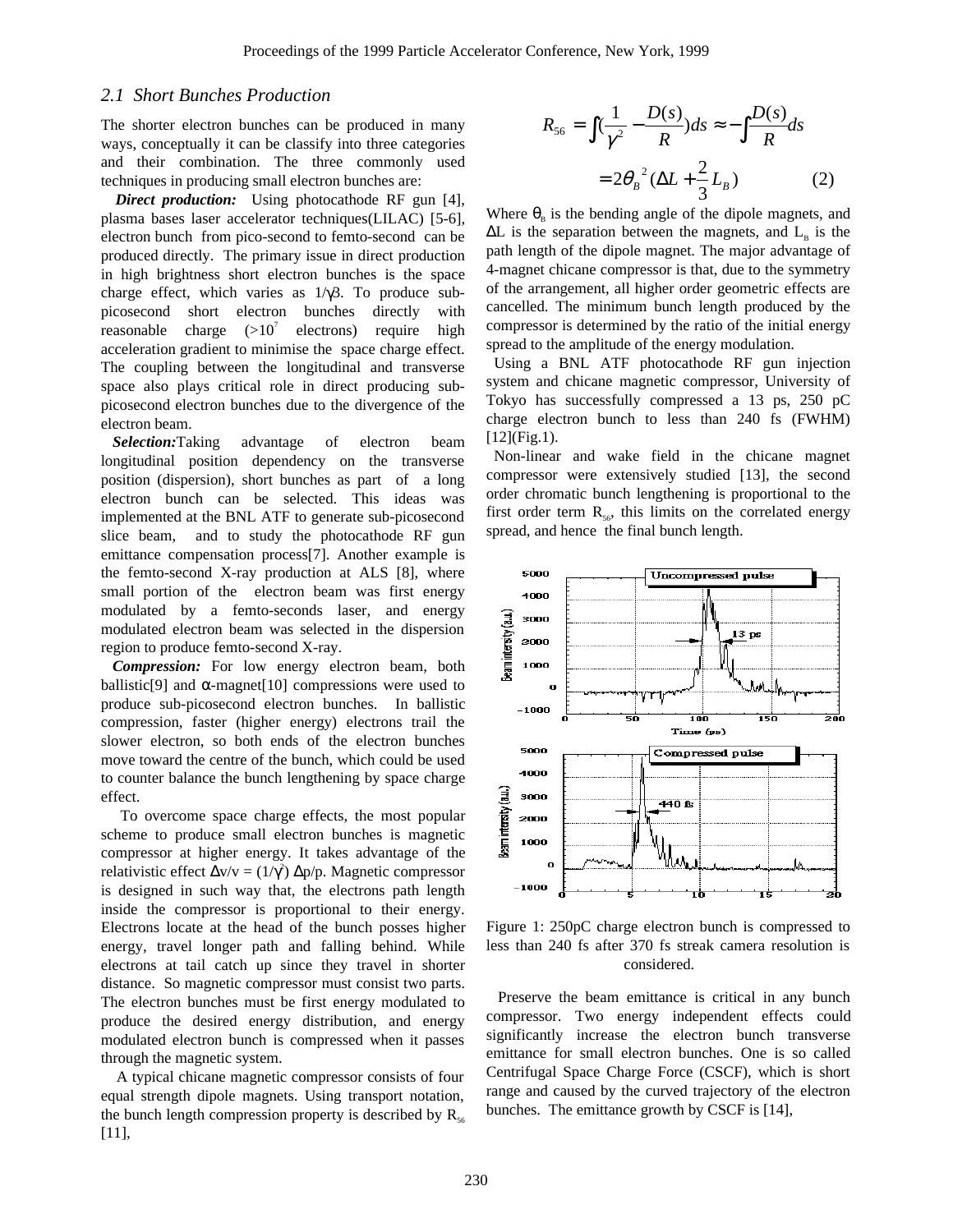$$
\Delta \varepsilon^{CSCF} = 0.38N\alpha^2 \frac{I_p}{I_A} \ln(\frac{h}{4\sigma_x}) \frac{2\sigma^2}{3\sigma_z}
$$
 (3)

where N is the total number of the bending magnets,  $\alpha$  is the bending angle,  $I_A$  is the Alfven current,  $I_p$  is the peak current, h is the dipole magnet chamber height,  $\sigma$ <sub>z</sub> is the bunch length, and  $\sigma$ , is the bending plane beam spot size. The other is Coherent Synchrotron Radiation (CSR), which is long range, and can radiate significant amount of power. The emittance growth for CSR is [14],

$$
\Delta \varepsilon^{CSR} = 0.5N\alpha^2 \frac{I_p}{I_A} \sigma_x \left(\frac{R}{\sigma_z}\right)^{1/3} \tag{4}
$$

where R is the bending radius of the dipole magnet. Using ATF 20 deg. double bend achromatic transport system, we have measured emittance growth due to CSCF and CSR for a 250 pC charge[15]. Fig. 2 shows measured bunch length, and emittance growth as function of the electron beam spot size at the dipole. It agreed with the theoretical prediction, similar measurement for chicane magnet compressor was done recently at CERN[16].

## *2.2 Small bunches measurement*

 The other aspect of the small bunch physics is the techniques for measuring the bunch length. As electron bunches getting shorter, it demands new techniques to handle the new issues arise. Such as transverse form factor effect on coherent radiation from micro-bunched electron beam. There are many reviews on the bunch length measurement techniques recently [17,18]. We will concentrate on time domain and coherent radiation techniques in the rest of the section.

Streak camera is a single-shot time domain technique. The state of art streak camera is represented by FCS-200 streak camera manufactured by Hammmasu, it has demonstrated a 370 fs (FWHM) resolution (Fig.1). Using streak camera for electron beam bunch length measurement involves production and imaging the optical radiation the streak camera. Many effects could introduce significant error in sub-picosecond measurement, such as dispersion of the optics; bandwidth of the filter [19] and the finite size of the source. Transition radiation is the choice for very short bunch length measurement because of its promptness. For short electron bunch length measurement, the synchronisation between the streak camera and accelerator RF system could significantly enhance the experiment. Space charge effect in the streak camera tube limit the dynamic range of the measurement.



Figure 2: Emittance growth measurement for a 250 pC charge bunch. Top is the bunch length measurement, bottom is the compression between the measurement and theory.

$$
\frac{\Delta p_y}{p_z} \approx k \Delta z
$$
  

$$
\frac{\Delta p_z}{p_z} \approx ky
$$
 (5)  

$$
k = \frac{2\pi}{\lambda} \frac{A}{\gamma} \sqrt{PQ}
$$
 (6)

RF cavity operating in the  $TM_{110}$  mode(kicker cavity) is another time domain measurement device (Fig.3). It has been used in many laboratories for low energy beams. When electron bunches pass through the zero phase crossing, the amplitude of the kick effect can be described by [20],

Where  $\Delta z$  is the electron position inside the electron bunch, k is the kicker constant,

where A is constant related to the cavity dimension,  $\lambda$  is the RF wavelength, P is the RF power, and Q is the quality factor of the cavity, and  $\gamma$  is the relativistic factor.

For SASE X-ray FEL and linear collider applications, electron bunch compression usual occurs at hundreds MeV or a few GeV. It seems RF kicker cavity has little application for high energy short bunches measurement.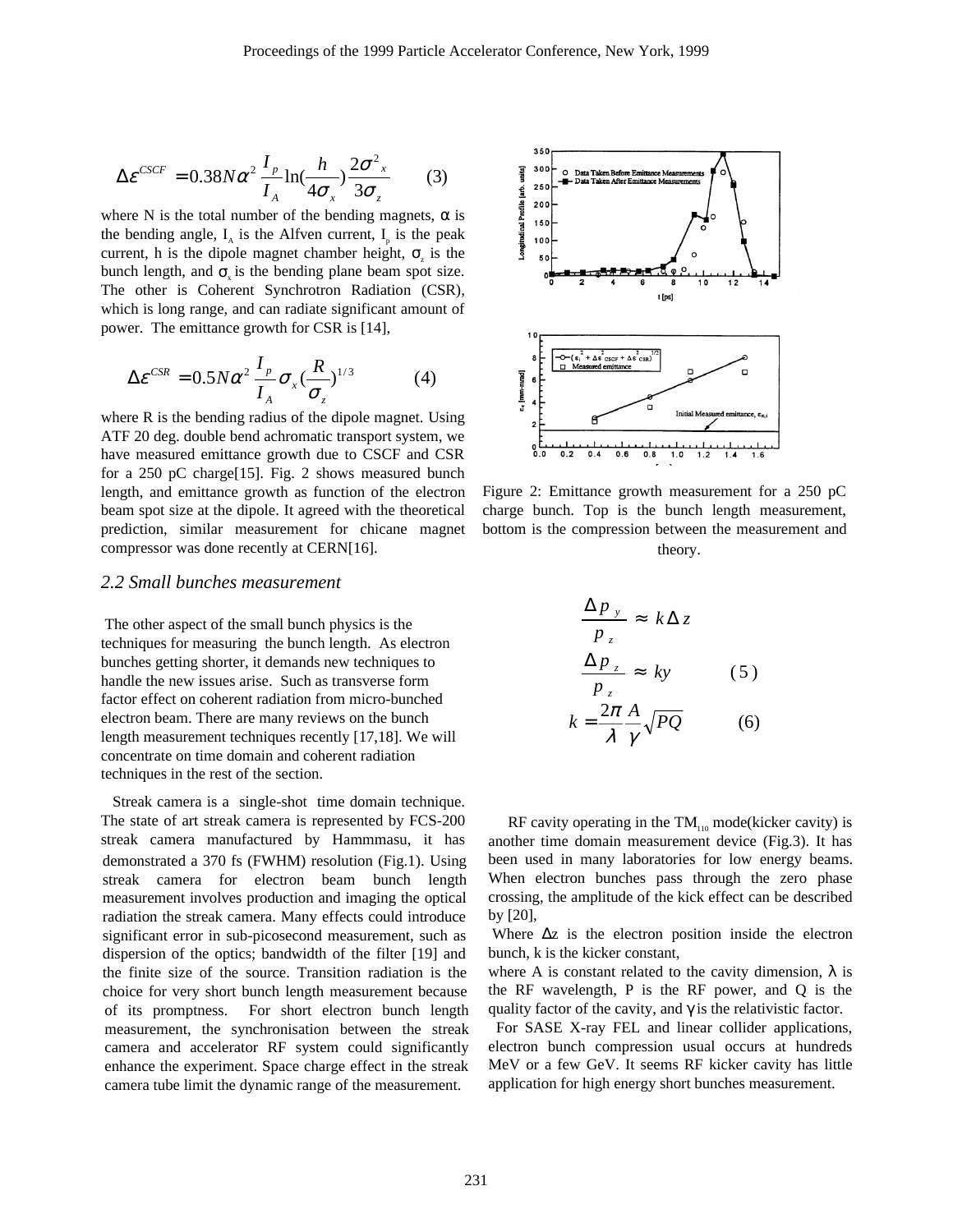Carefully examine Eq.(6), using shorter wavelength RF power source  $(\lambda)$ , or using superconducting RF cavity (high Q, such as B-factory crab cavity), femto-seconds resolution can be realised by the RF kicker cavity with a high resolution beam profile monitor. Good resolution of the RF kicker cavity come from two important sources. One is the space charge effect which is negligible at high energy, second is small geometric emittance of the electron beam. RF kicker cavity enjoys many advantages over streak camera. It can be self calibrated, single shot to produce longitudinal profile of the electron bunches. It can be used for non-destructive timing jitter measurement of the electron bunches combining with beam position monitor, and can measure the longitudinal phase space of the electron beam in the dispersive beam line[20].



Figure 3: Schematic of the RF kicker cavity.

 As electron beam bunch length getting shorter, the shielding effect from beam pipe is reduced, so coherent radiation from small electron bunches getting stronger. The total radiation power generated by a bunch of N charge particles can be expressed as,

I *tot* (ω) = I(ω)[N + N(N-1) F(ω)] (7) Where  $I(\omega)$  is the single electron radiation power and,

 $F(\omega) = \int S(r) e^{-2\pi\omega r} dr = F_L(\omega) F_T(\omega)$  (8)  $F(\omega)$  is the Fourier transform of three-dimension beam distribution S(r), which can be further divided into transverse form factor  $F_{\tau}(\omega)$  and longitudinal form factor F<sub>r</sub>( $\omega$ ). The first part of Eq(1) is the incoherent radiation and second part is coherent radiation. It is coherent radiation contains the bunch length information. Longitudinal form factor is none negligible only when radiation wavelength is comparable with the bunch length. After initial experimental observations of coherent radiation in Tohoku University of Japan and Cornell University [21,22], Fourier spectrometer using Michelson interferometer was successfully used at Stanford University [10] to measured hundred femto-second long electron pulse train. This techniques can be treated both in time domain and frequency domain, the width of the interferogram is the auto-correlation of the coherent radiation, which can be used directly to estimated the electron beam bunch length. The spectrum of the coherent radiation can be obtained by Fourier transform the interfrogram. The bunch length information from coherent radiation can be extracted using Kramers-Kronig relation [22]. Good agreement was observed between streak camera measurement and coherent radiation technique at University of Tokyo [12](Fig.4).

 Interfrometric technique has demonstrated many advantages, such as simplicity, cost effective and no fundamental limit in its resolution. Recently, holographic Fourier spectroscopy technique was suggested [20] for single-shot measurement, and to eliminate mechanical constrain. The detector bandwidth and calibration of the measurement are two main challenges as electron bunch length getting shorter for coherent radiation technique.



Figure 4: Reconstructed bunch distribution by the interferometry (solid curve) and the result by the streak camera (dashed curve).

# **4 EXTREME SMALL ELECTRON BUNCH PRODUCTION AT THE ATF**

Photocathode RF gun not only can optimise the transverse emittance of the electron beam, it is also capable of control the longitudinal emittance of the electron beam. It is later that determine the final bunch length can be achieved in the compressor. The longitudinal emittance of the photoelectron beam can be expressed by:

$$
\varepsilon_{\varphi} = \sqrt{\langle \phi^2 \rangle \langle (\frac{\Delta p}{p})^2 \rangle - \langle \phi \frac{\Delta p}{p} \rangle^2}
$$

$$
\approx \frac{1}{2} \sigma_{\phi}^3 \cos(\phi_0)
$$
(9)